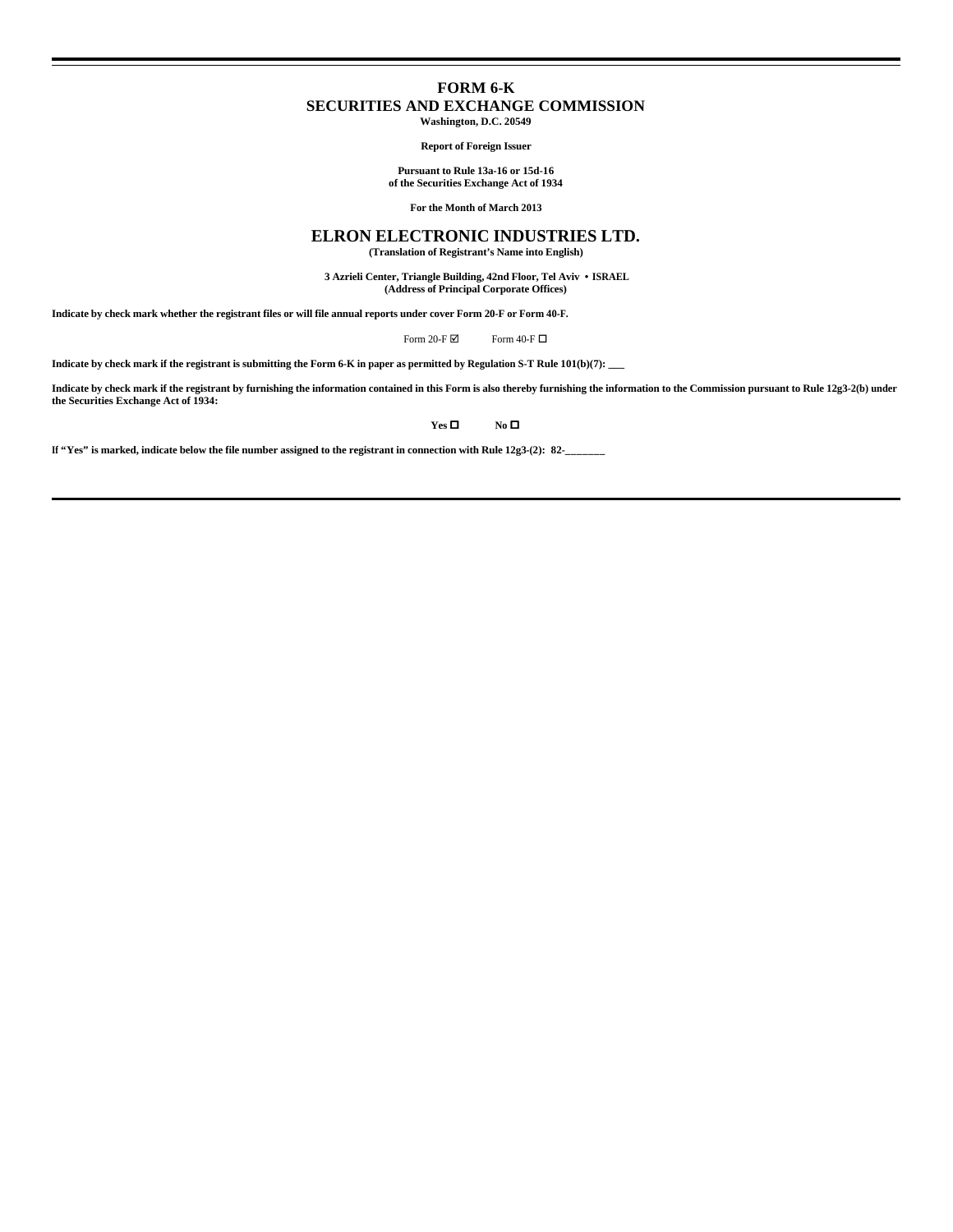English translation of Immediate Report filed with the Israeli Securities Authority on March 20, 2013 regarding the convening of the Registrant's 2013 Annual General Meeting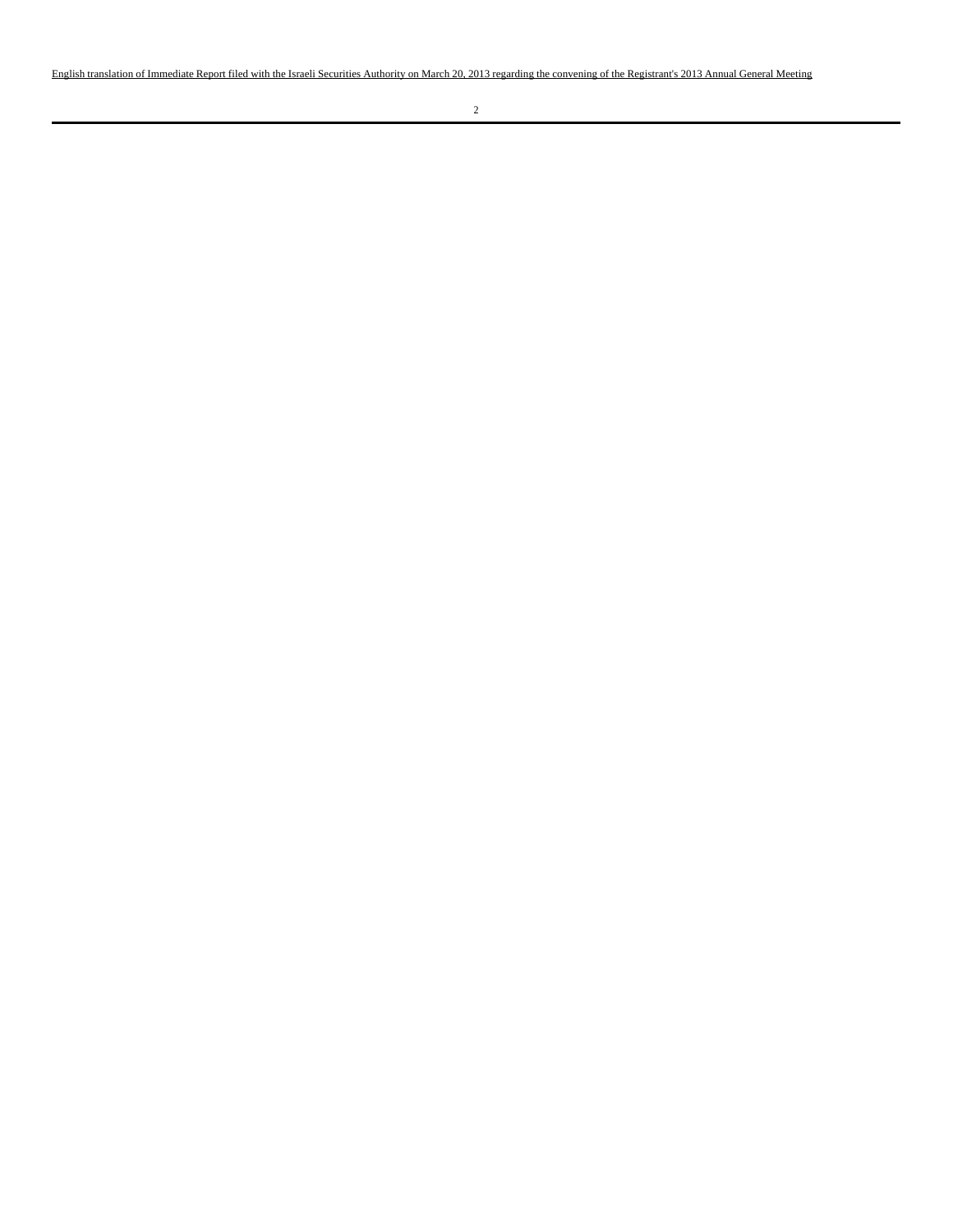### SIGNATURE

authorized.

Pursuant to the requirements of the Securities Exchange Act of 1934, the Registrant has duly caused this report to be signed on its behalf by the undersigned, thereunto duly

ELRON ELECTRONIC INDUSTRIES LTD. (Registrant)

By: /s/ Yaron Elad Yaron Elad

VP & CFO

Dated: March 21, 2013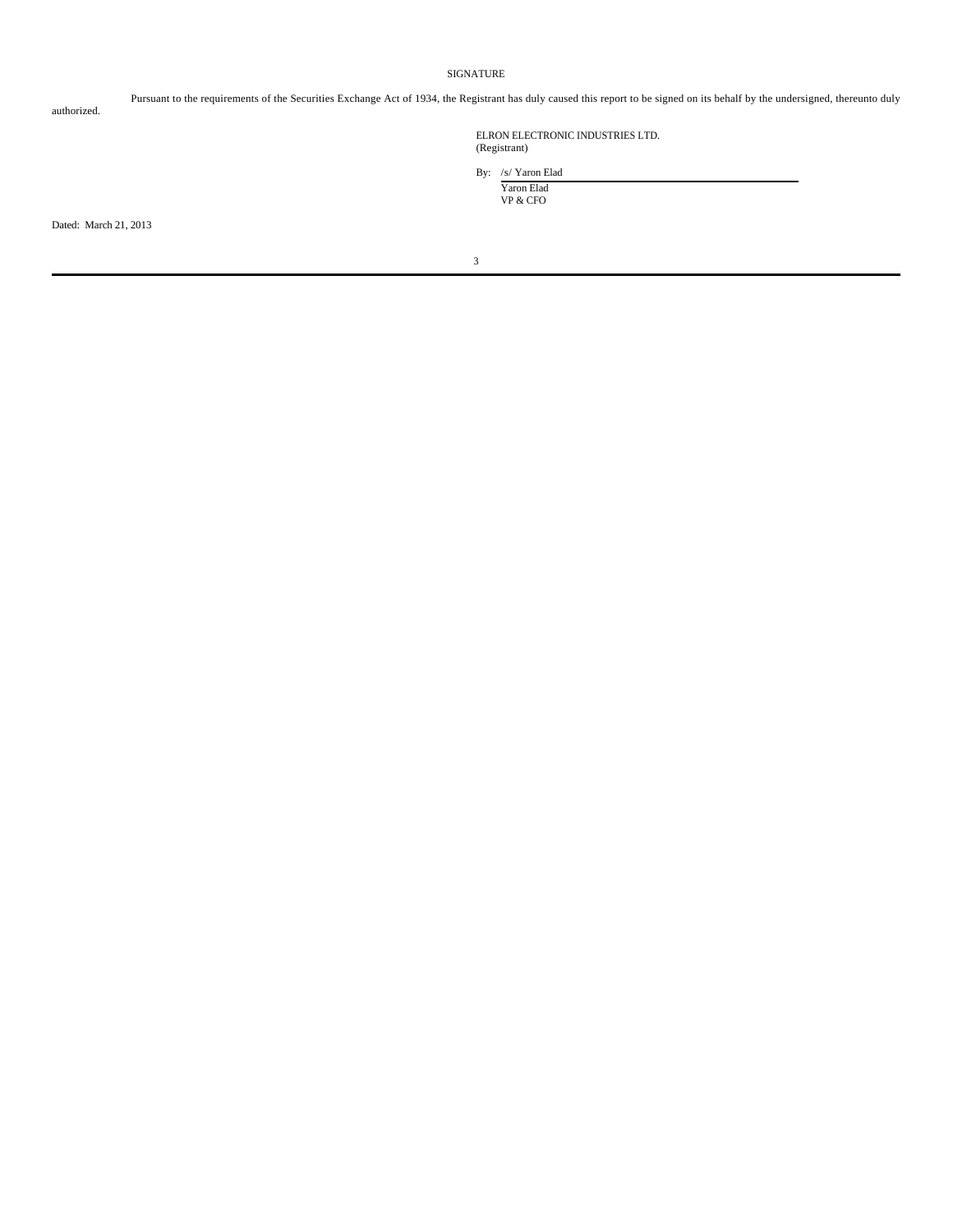#### **Elron Electronic Industries Ltd. (the** "**Company**"**) Re: Translation of Immediate Report regarding the Convening of an Annual General Meeting of the Shareholders of the Company**

An immediate report (the "**Report**") is hereby given pursuant to the Israeli Companies Law, 5759-1999 (the "**Companies Law**"), and to the Israeli Securities Regulations (Periodic and Immediate Reports), 5730-1970, (the "**Immediate Report Regulations**") and to the Israeli Companies Regulations (Notification and Announcement of general meetings and class meetings in a public company), 2000 relating to the convening of an annual general meeting of the shareholders of the Company, which shall be held on April 25, 2013 at 10:00 am (Israel time), at the Company's offices at 3 Azrieli Center, The Triangular Tower, 42nd Floor, Tel Aviv, Israel, on the agenda of which will be the matters described below in this report.

#### 1. **The Matters on the Agenda and a Summary of the Proposed Resolutions**

 1.1 To re-elect Arie Mientkavich, Avraham Asheri, Gabi Barbash, Rona Dankner, Hadar Udler, Amiram Erel, Dori Manor and Arieh Ovadia as directors of the Company until the next annual general meeting of the Company, in addition to the external directors who hold office.

The candidates for appointment as directors, as described above, delivered declarations to the Company in accordance with Section 224 of the Companies Law, copies of which have been filed with the Israeli Securities Authority.

According to Regulation 26 of the Immediate Report Regulations, the following are the details, to the best of the Company's knowledge, of the candidates for appointment as directors:

#### Principal Activities during Past Five Years

Arie Mientkavich, Identification No. 00129320. Born on September 28, 1942, Israeli, of Derech Hashalom 1, First Floor, Tel Aviv, 6789201, Israel. Became a director on January 8, 2007. LL.B. in Law - Hebrew University in Jerusalem; B.A. in Political Science – Hebrew University in Jerusalem Chairman of the Board of Directors. Director with Financial and Accounting Expertise.

Vice Chairman of the Board of Directors of IDB Holding Corporation Ltd.; Chairman of the Board of Directors of RDC – Rafael Development Corporation Ltd.; Director of NuLens Ltd.; Director of Given Imaging Ltd.; Acting Chairman of the Board of Directors of Gazit Globe Ltd.; Chairman of the Board of Directors of Gazit Globe Israel (Development) Ltd., Chairman of the Board of Directors in A. Dori Group Ltd. and director of Ronson Europe N.V. Prior to that, he served for approximately 8 years as Chairman of the Board of Israel Discount Bank Ltd. and its main subsidiaries including Mercantile Discount Bank Ltd. and Israel Discount Bank of New York. During his tenure as Chairman of Israel Discount Bank Ltd., he served as Chairman of the Audit Committee of Mercantile Discount Bank Ltd. and a member of the Audit Committee of Israel Discount Bank Ltd. and a member of the Advisory Committee and the Advisory Council of the Bank of Israel. Served for approximately 10 years as Chairman of the Israel Securities Authority and on its behalf as a member of the Council of Certified Public Accountants. Before that, he served for approximately 10 years as legal advisor to the Ministry of Finance.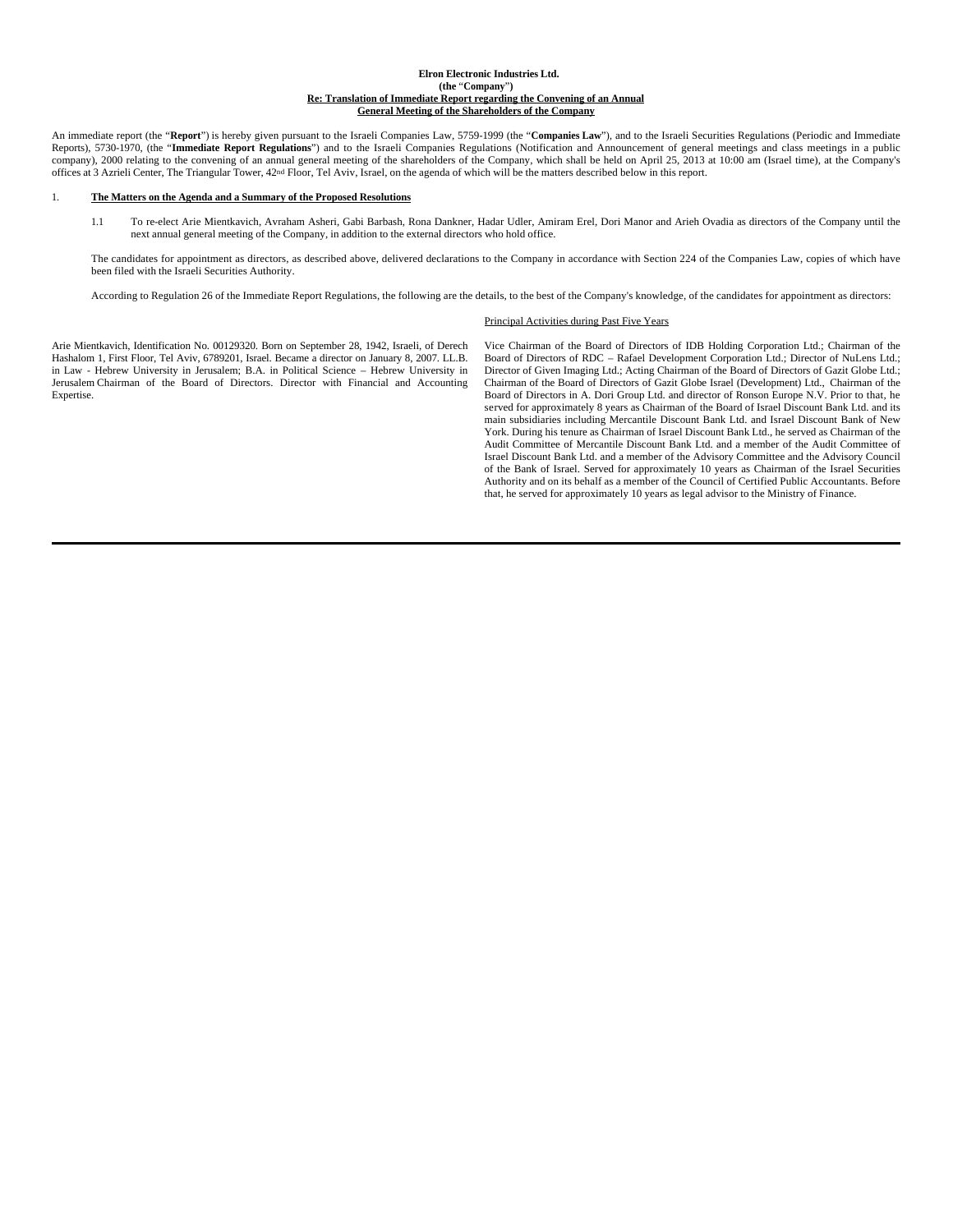Avraham Asheri, Identification No. 000954768. Born January 24, 1938. Israeli, of Yashpa 12, Mevaseret Zion, 9076263, Israel. Became a director on December 14, 1999. Bachelors degree in Economics and Political Science from the Hebrew University. Professional Director. Director with Financial and Accounting Expertise. Member of the Audit Committee, Financial Statements Review Committee and the Investment Committee.

 Prof. Gabi Barbash**,** Identification No. 30283352. Born September 13, 1949, Israeli, of Bnei Haneviim 17b, Ramat Gan, 5222155, Israel. Became a director on May 21, 2003. M.D. from the Hebrew University of Jerusalem, Masters degree in Public Health from Harvard University in Boston. CEO of the Tel Aviv Medical center. Consultant to the Company (see Section 1.4 below).

 Rona Dankner, Identification No, 066246406, Born on May 14, 1983, Israeli, of 3 Azrieli Center, Tel Aviv, 6702301, Israel. Became director on October 7, 2008; B.A. in Business Administration from the Interdisciplinary Center in Herzliya, Israel. MBA Student at Interdisciplinary Center in Herzliya.

Daughter of Mr. Nochi Dankner an (indirect) controlling party of IDB Holding Corporation Ltd., an (indirect) controlling party of the Company.

#### Principal Activities during Past Five Years

Economic Adviser and Director of Companies. Director – Koor Industries Ltd.; Director – Radware Ltd.; External Director – Mikronet Ltd.; Director – Elbit Systems Ltd.; Chairman of the Audit Committee of the Hebrew University of Jerusalem; member of the Executive Committee and Chairman of the Finance Committee of the College "Hadassah"; member of the Executive Committee of the Jerusalem Institute for Israel; a member of the Audit Committee of the Jerusalem Foundation; a Board member and Chairman of the Finance Committee "Mishkenot Shaananim"; and Chairman of D.V.I Volunteer Dentists to Israel.

CEO of the Tel Aviv Medical Center; Chairman of the Health Corporation adjacent to the Tel Aviv Medical Center; Director of Clal Biotechnology Industries Ltd.; Director of the start-up company "Oplon".

MBA Student at Interdisciplinary Center in Herzliya, Referent to subsidiaries - Discount Investment Corporation Ltd. (from January 2008 through September 2010), Director of Property and Building Ltd. A graduate in Business Administration - Interdisciplinary Center Herzliya.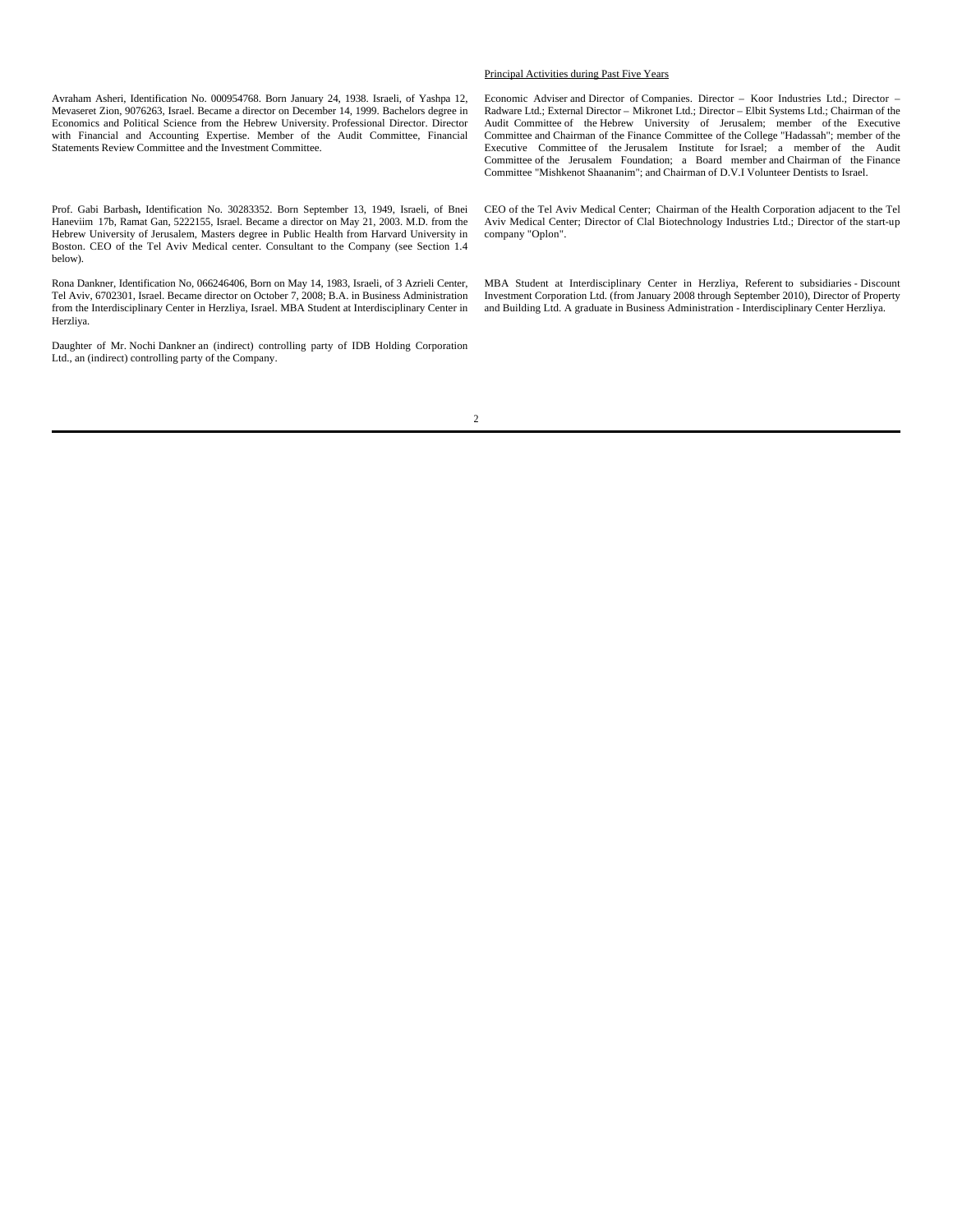Amiram Erel, Identification No. 04871265. Born on April 27, 1947**,** of 3 Azrieli Center, 44 Floor, Tel Aviv, 6702301, Israel. Became a director on November 1, 1999. B.Sc. in Electrical Engineering from the Technion, Israel**.** Director with Financial and Accounting Expertise.

 Hadar Udler, Identification No. 029474467. Born May 28, 1972, Israeli, of 3 Azrieli Center, Triangular Bulding, 44th Floor, Tel Aviv, 6702301, Israel. Director as of November 9, 2011. LL.B. from Tel Aviv University.

 Dori Manor, Identification No. 022852453. Born May 26, 1967, Israeli and French, of 17 Kerem HaZeitim, Savyon, 5653617, Israel. Became a director on August 13, 2003. B.Sc. in Industrial Engineering from Tel Aviv University; M.B.A. in Business Administration from INSEAD in France. The son of Isaac and Ruth Manor, related parties in the Company. Director with Financial and Accounting Expertise.

Arie Ovadia, Identification No. 78284338. Born December 25, 1948, Israeli, of 23 Menachem Begin, Tel Aviv, 661821 Israel. Director as of March 11, 2007. Ph.D. in Economics from the Wharton School of Business, University of Pennsylvania; Bachelors degree in Accounting and Economics from Tel Aviv University; Masters degree in Accounting and Finance from Tel Aviv University. Member of the Audit Committee, the Financial Statements Review Committee, the Investment Committee and Compensation committee. Director with Financial and Accounting Expertise. An independent director.

Principal Activities during Past Five Years

President and CEO – Discount Investment Corporation Ltd. (until March 19, 2013), Chairman of the Board of Directors – Cellcom Israel Ltd., CEO – NetVision Ltd. (from March to December 2007), Chairman of the Board of Directors of NetVision Ltd (until December 2011), Chairman of the Board of Directors of Koor Industries Ltd (until December 2011) Vice-Chairman, Makhteshim Agan Industries Ltd.; Director Shufersal Ltd. (from March 19, 2013).

Corporate Secretary of IDB Development Corporation Ltd. and IDB Holding Corporation Ltd.; Since 1999, an attorney in the law offices in Goldfarb, Levy, Eran, Meiri, Tzafrir & Co. (currently Goldfarb Seligman &Co.) and served as a partner from January 2008 through July 2010.

CEO of companies in the automotive industry belonging to the David Lubinski Ltd. group. Director in the following companies: IDB Holding Corporation Ltd., IDB Development Corporation Ltd., Discount Investment Corporation Ltd., and other companies in the David Lubinski group.

Chairman of the Board of Directors – Giron - Development And Building Ltd., Chairman of the Board of Directors – Destiny Holdings (1993) Ltd., Chairman of the Board of Directors – Teva Naot - Distribution Ltd., Chairman of the Board of Directors – Na'alei Naot Agricultural Cooperative for Businesses Ltd., Chairman of the Board of Directors – Nadlan.com Israel Ltd., Managing Partner – Shamrock Israel Growth Fund Advisors Ltd. Director in the following companies: Shamrock - Cinema City Ltd., Destiny Holdings (1993) Ltd., Destiny Assets (1991) Ltd., Israel Petrochemical Ltd., Strauss Group Ltd., Scaelix Corporation Ltd., Compugen Ltd., Carmel Olefins Ltd., I.Q.S. Shalev Ltd. (previously served as chairman), E.Q.S. Hydraulic Ltd., Maxtech Technologies Ltd., Maxtech Communication Networks Ltd., Mantisvision Ltd., VyryaNet Ltd., A.O. Adav Consultants Ltd., A.O. Consultants & Management (2007) Ltd., Aantz Consultants Ltd Benjamin Ovadia Consultants (2007) Ltd., G.I. Tech Ltd. and Oil Refineries Ltd.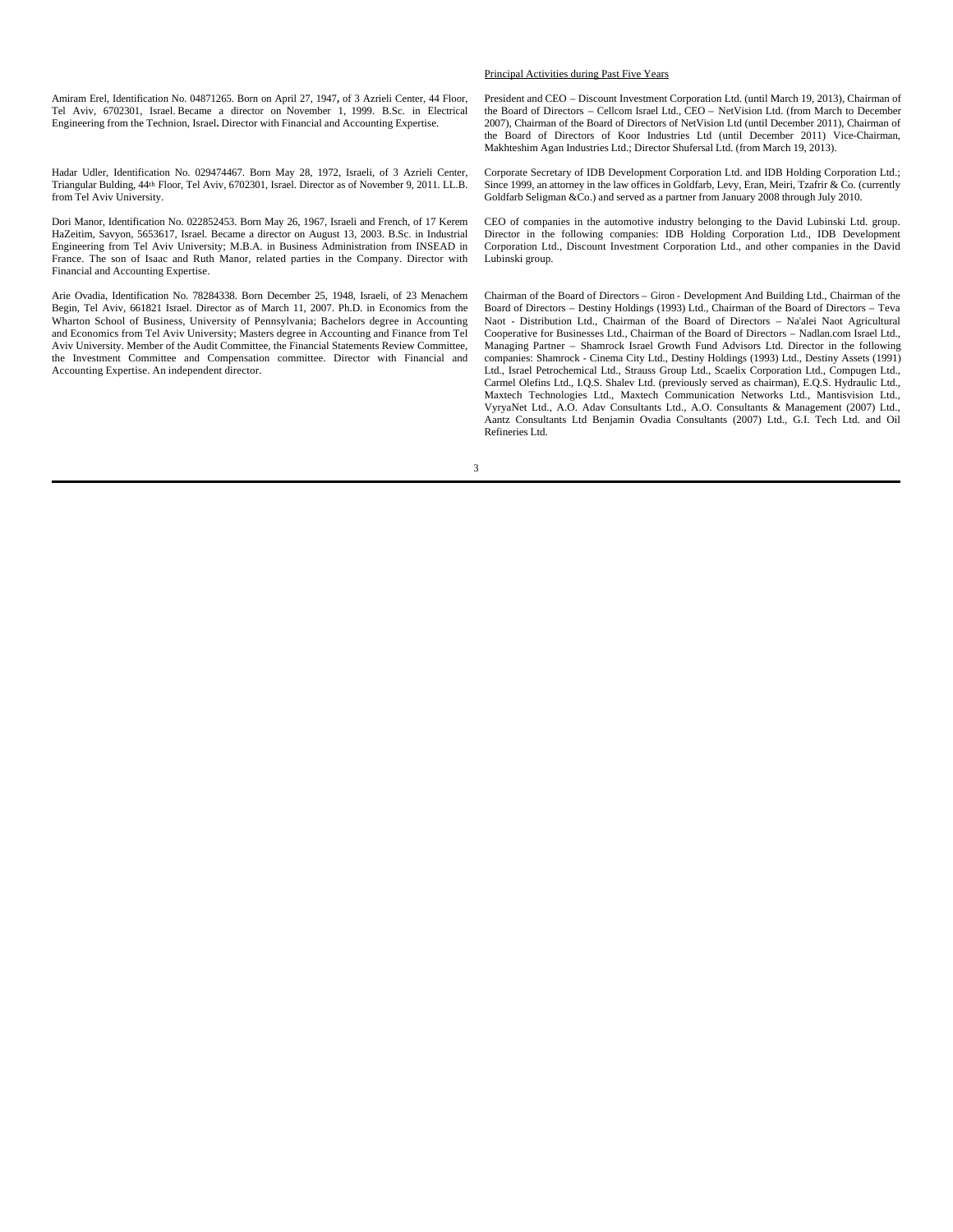Messrs. Gad Arbel and Ehud Rassabi will continue to serve as external directors in accordance with the Companies Law.

- 1.2 To appoint Kost, Forer, Gabbay & Kasierer as the Company's auditors for another term until the next annual general meeting of the Company and authorize the Audit Committee and the Board of Directors to determine the audit fees.
- 1.3 To report to the general meeting on the audit fees for 2012.
- 1.4 Approval of the engagement between the Company and Prof. Gabi Barbash who serves as a director of the Company in an agreement for providing consulting services to the Company in relation to assistance in the identification and analysis of potential investments in the medical device field, with effect from January 1, 2013 until December 31, 2013.

The previous services agreement of Prof. Barbash with the Company ended on December 31, 2012 (the "**Previous Agreement**"). The shareholders' meeting is being requested to approve a new services agreement for the period January 1, 2013 until December 31, 2013 (the "**New Agreement**"). Under the New Agreement, in consideration for his services to the Company, Prof. Barbash will receive a monthly fee of \$2,500 plus VAT (half of the monthly fee according to the Previous Agreement), in addition to the compensation which he is entitled to receive as a director.

Approval of the New Agreement was supposed to be brought before the shareholders' meeting which took place in December of 2012 **("Previous General Meeting"**), however due to the fact that during the period between the notice convening the meeting and the meeting itself, Amendment No. 20 of the Companies Law, 1999, ("**Amendment No. 20**") came into effect, which determined, inter alia, provisions regarding the required majority for a decision concerning the above subject matter and requires, inter alia, the sending of Deeds of Vote in connection with a meeting at which the said subject is on the agenda and since the sending of Deeds of Vote was not possible within the period of time then left until the Previous General Meeting, it was decided, for the sake of caution, to remove this matter from the agenda of the Previous General Meeting and it is now being brought for approval. It is emphasized that the New Agreement was approved prior to the Previous General Meeting, by the audit committee and board of directors, after a discussion on the matter, on November 7 and 12, 2012, respectively, and this was prior to the coming into effect of Amendment No. 20.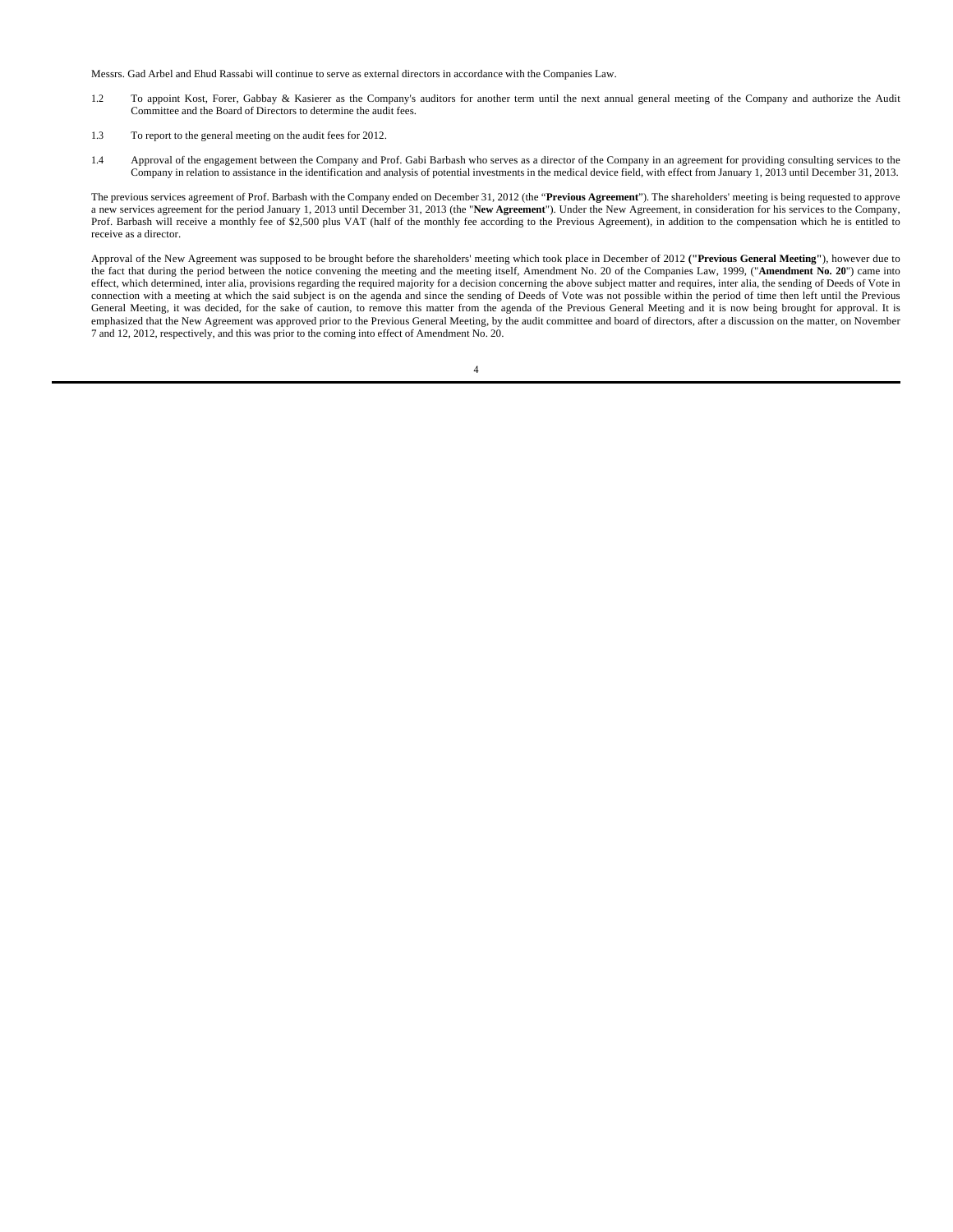The following are the terms of Prof. Barbash's aggregate compensation for 2012:

|             | Compensation for services (in thousands) |          |                                                     | Compensation for services (in thousands) |              |                     |       |               |
|-------------|------------------------------------------|----------|-----------------------------------------------------|------------------------------------------|--------------|---------------------|-------|---------------|
| <b>Year</b> | Name                                     | Position | Rate of holding in the Corporation's capital Salary |                                          | <b>Bonus</b> | Consultation fee    | Other | Total         |
| 2012        | Gabi Barbash                             | Director |                                                     | NIS112(1)<br>$($ \$29)                   |              | NIS229 (2)<br>(S60) |       | NIS241 (\$89) |

 (1) Prof. Barbash received compensation for his participation in meetings of the Company's board of directors in the aggregate annual amount of approximately NIS112,000 during 2012 and approximately NIS0 for 2013 until the end of March 2013.

(2) Prof. Barbash received consultation fees according to the Previous Agreement in the aggregate amount of NIS229,000 for 2012.

The Audit Committee and the Board of Directors were presented with details regarding all the terms of Prof. Barbash's engagement and the services provided by him under the Previous Agreement and the services which he will provide to the Company within under the new engagement (which have been reduced in comparison to the services provided in the Previous<br>Agreement). The Company did not examine compen provided concern services relevant to the Company and it is difficult to compare them specifically to services provided by another person for other companies.

The following are the reasons of the Audit Committee and the Board of Directors for approving the services agreement:

- 1.4.1 The compensation is in the ordinary course of business and should not have a material effect on the Company's profitability, assets or liabilities.
- 1.4.2 In determining the scope of the compensation, the Board of Directors considered, inter alia, the following parameters: the contribution of Prof. Barbash to investments made by the Company; the contribution of Prof. B performance of Prof. Barbash.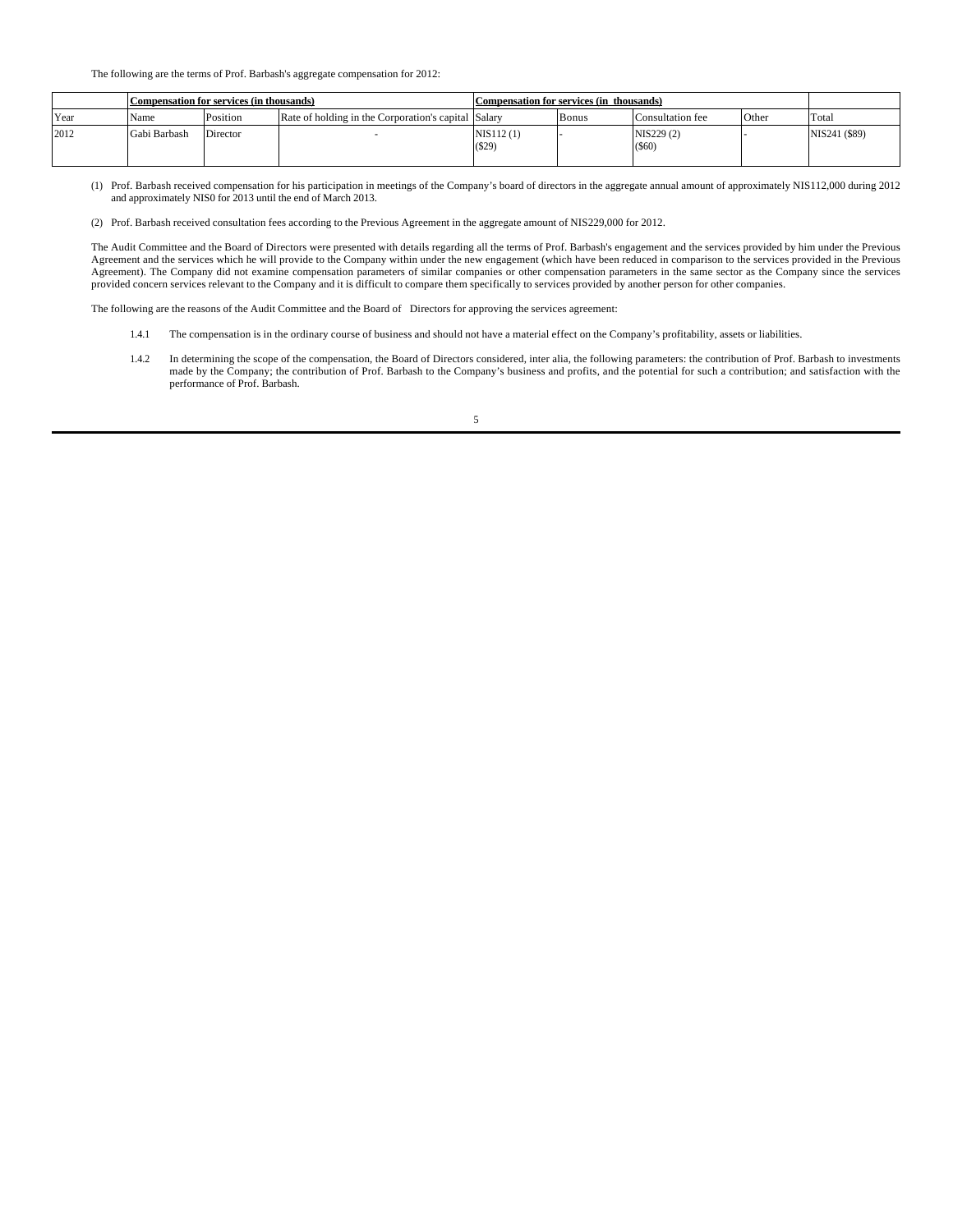- 1.4.3 The compensation is reasonable and appropriate also in comparison with that which is acceptable in the Company, taking into consideration the position and contribution of Prof. Barbash.
- 1.4.4 Taking into consideration the level of the compensation and the contribution of Prof. Barbash to the Company, the scope of the compensation is fair and reasonable in the circumstances.
- 1.5. To consider the Annual Reports of the Company for 2012.

## 2. **Record Date**

The record date for the entitlement of a shareholder to participate and vote in the meeting, pursuant to Section 182 of the Companies Law, is March 27, 2013 (the "**Record Date**"). If trading does not take place on the Record Date, the Record Date shall be the last trading day immediately prior thereto.

## 3. **Legal Quorum and Adjourned Meeting**

A legal quorum shall be constituted upon the presence, either in person or by proxy, of at least two shareholders holding in total more than 33.3% of the issued shares conferring voting rights in the Company, within one half hour of the time scheduled for the opening of the meeting. In the absence of a legal quorum at the general meeting one half hour after the time scheduled for commencement of the meeting, the general meeting shall stand adjourned for one week, on the same day at the same time and in the same place. If no legal quorum shall be formed at the adjourned meeting one half hour after the time scheduled for the meeting, then one shareholder holding at least 25% of the issued share capital of the Company, present either in person or by proxy, shall constitute legal quorum.

## 4. **Required Majority**

 4.1 The majority required for adoption of the proposed resolutions specified in sections 1.1 and 1.2 above is a majority of the votes of the shareholders present, either in person or by proxy or via written proxies, who are entitled to participate in the meeting and who are participating in the vote.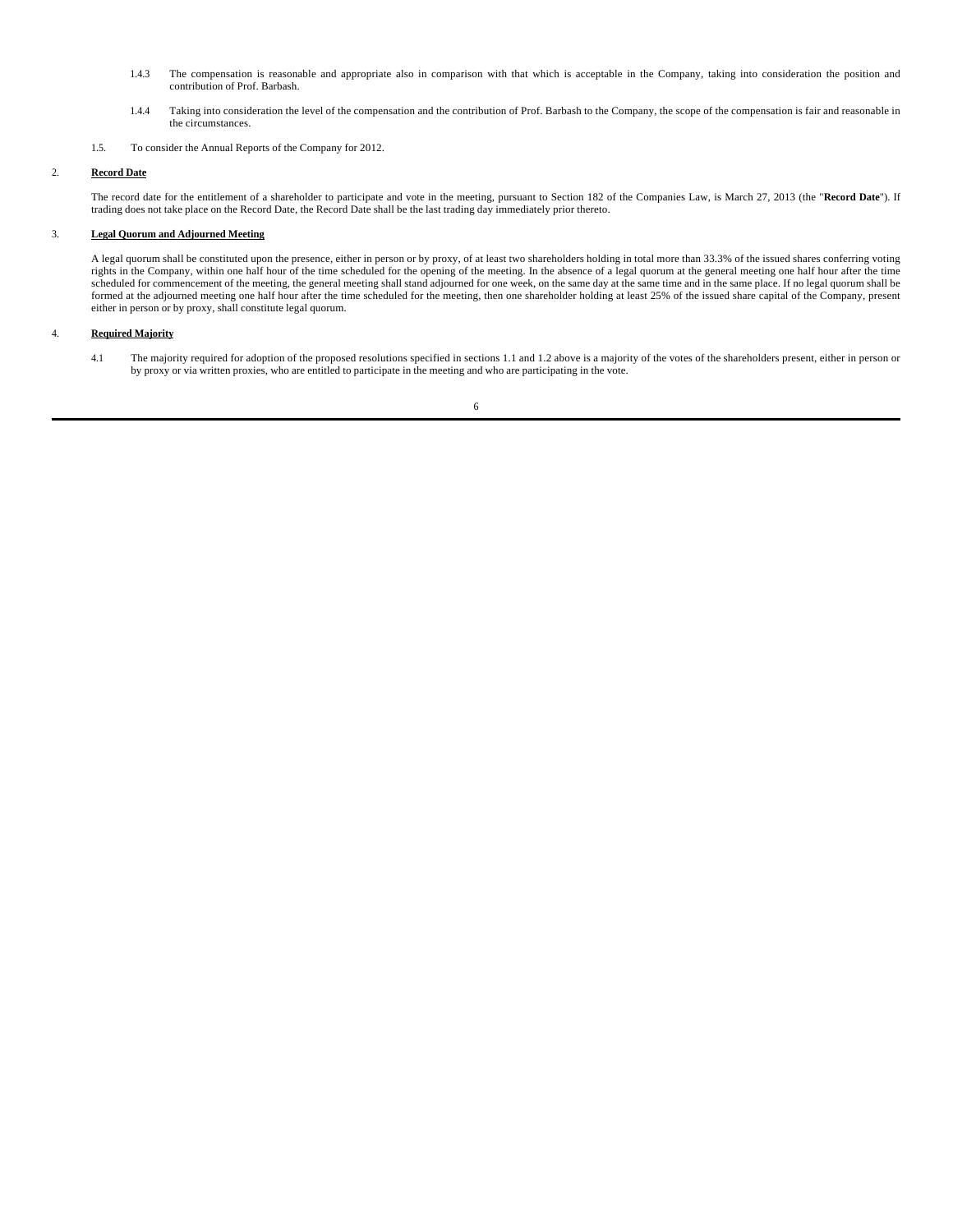4.2 The majority required for adoption of the resolution on the agenda specified in Section 1.4 above is a majority of the votes of the shareholders present, either in person or by representative (including via proxies or deeds of vote), who are entitled to participate in the meeting and who are participating in the vote, provided that one of the following is met:

(1) The majority vote includes a majority of the votes of the shareholders who are not "controlling persons" or have no personal interest in the approval of the appointment, who are participating in the vote, without counting abstentions;

(2) The total dissenting votes from among the shareholders stated in subparagraph (1) above shall not have exceeded two percent (2%) of the total voting rights in the Company.

### 5. **Method of Voting**

- 5.1 A shareholder (who is not registered) who wishes to participate in and vote at the meeting will be entitled to do so if a confirmation regarding his holding of shares on the Record Date, prepared in accordance with the Israeli Companies Regulations (Proof of Holding of a Share for the Purpose of Voting at the General Meeting), 5760-2000 had been delivered to the Company prior to the commencement of the meeting, as specified below.
- 5.2 A shareholder of the Company may participate in and vote at a meeting in person or may appoint a proxy who will be able to participate in the general meeting and to vote on his behalf (in accordance with the provisions of the Company's articles of association).
- 5.3 A letter of appointment appointing a proxy (the "**Letter of Appointment**") and the original power of attorney by virtue of which the Letter of Appointment was signed shall be deposited at the Company's offices at least 48 hours before commencement of the meeting or the adjourned meeting, as the case may be. The Letter of Appointment should indicate the full names of the appointer and the proxy, as they appear in the Registrar of Companies or identity card, as the case may be, their registration or identification number, as the case may be, and place of registration or issuing country of passport, as the case may be.
- 5.4 Pursuant to the Israeli Companies Regulations (Proof of Holding of a Share for the Purpose of Voting at the General Meeting), 5760-2000, a shareholder in whose favor a share is registered with a TASE member, which share is included among the shares registered in the shareholders' register in the name of the transfer agent, who wishes to vote at the general meeting, will provide the Company with confirmation regarding his holding of the share on the Record Date, which must be received from the TASE member with which<br>his right to the share is registered in accordance w

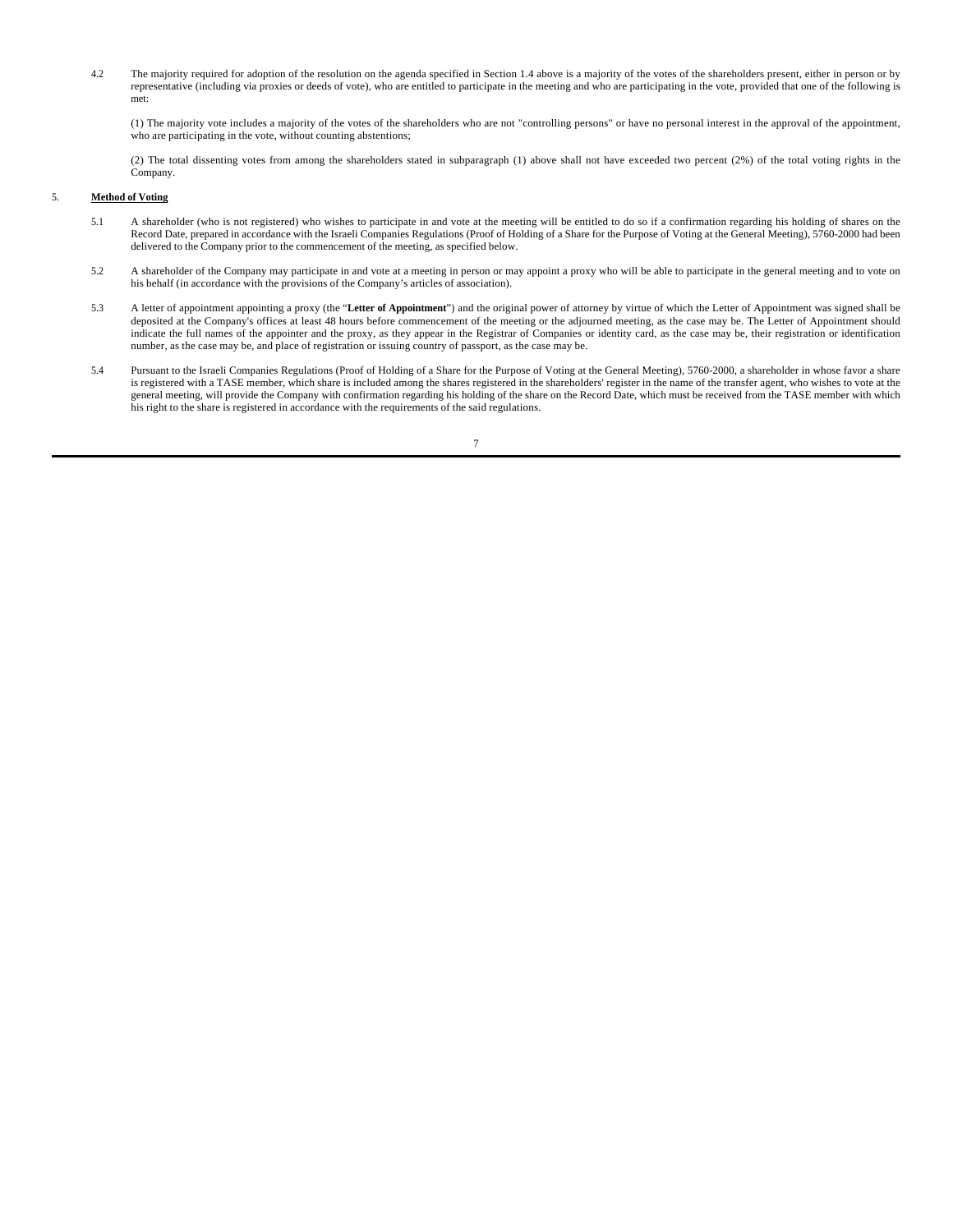#### **6. Confirmation of Ownership and Proxy Card**

- 6.1. A shareholder whose shares are registered with a TASE member may receive confirmation of the holding from the TASE member through which he holds his shares, at a branch of the TASE member or by mail to his address in consideration for the delivery cost only, if he shall have so requested, provided that a request for this purpose shall be made in advance for a specific securities account.
- 6.2 In addition, shareholders whose shares are registered with American Stock Transfer ("AST") only, whether registered in such shareholders' name or held with a broker in the U.S., are entitled to vote their shares by delivering the proxy card to AST or to the broker through which the shares are held, as the case may be. The language of the proxy card may be viewed at the Company's website specified below, and will be sent to such shareholders. The votes may be cast by such shareholders only, according to the voting instructions set forth in the proxy card. The proxy card must be delivered to the Company's offices up to 48 hours before the date of the convening of the meeting (by April 23, 2013 at 10:00).

## **7. Deed of Vote, Position Statements**

- 7.1 According to the Israeli Companies Regulations (Voting in Writing and Position Statements), 5765 2005 shareholders may vote at the meeting with respect to the proposed resolutions on the agenda through a written proxy as specified below. The language of the written proxy and position statements in respect of the meeting may be found on the distribution website of the Israel Securities Authority ("ISA") at http://www.magna.isa.gov.il and on the website of Tel Aviv Stock Exchange Ltd. at http://maya.tase.co.il. A shareholder may approach the Company directly and receive therefrom, the language of the written proxy and the position statements. Shareholders who are not registered and their shares are registered with a stock exchange member, shall receive from the stock exchange members via e-mail and free of charge, a link to the language of the written proxy and position statements on the distribution website, if they informed that they wish to do so provided that the notice was given for a specific securities account and prior to the Record Date. The vote shall be cast on the second part of the written proxy, as published on the distribution website of the ISA, stated above.
- 7.2 A shareholder registered in the shareholders register and interested in voting in writing, shall indicate on the form the manner of its vote and shall deliver it to the Company or will send it by registered post together with a copy of its identification card or its passport or a copy of its certificate of incorporation, as applicable, such that the deed of vote will arrive at the Company's offices at least 72 hours before the date of the shareholders meeting, namely by April 22, 2012 at 10.00 am. A shareholder who is not registered in the shareholders register will deliver or send the deed of vote aforesaid, together with the confirmation of ownership so that the deed of vote arrives at the Company's offices at the aforesaid time. A shareholder whose shares are registered with a TASE member may receive confirmation of the holding from the TASE member through which he holds his shares, at a branch of the TASE member or by mail to his address in consideration for the delivery cost only, if he shall have so requested, provided that a request for this purpose shall be made in advance for a specific securities account.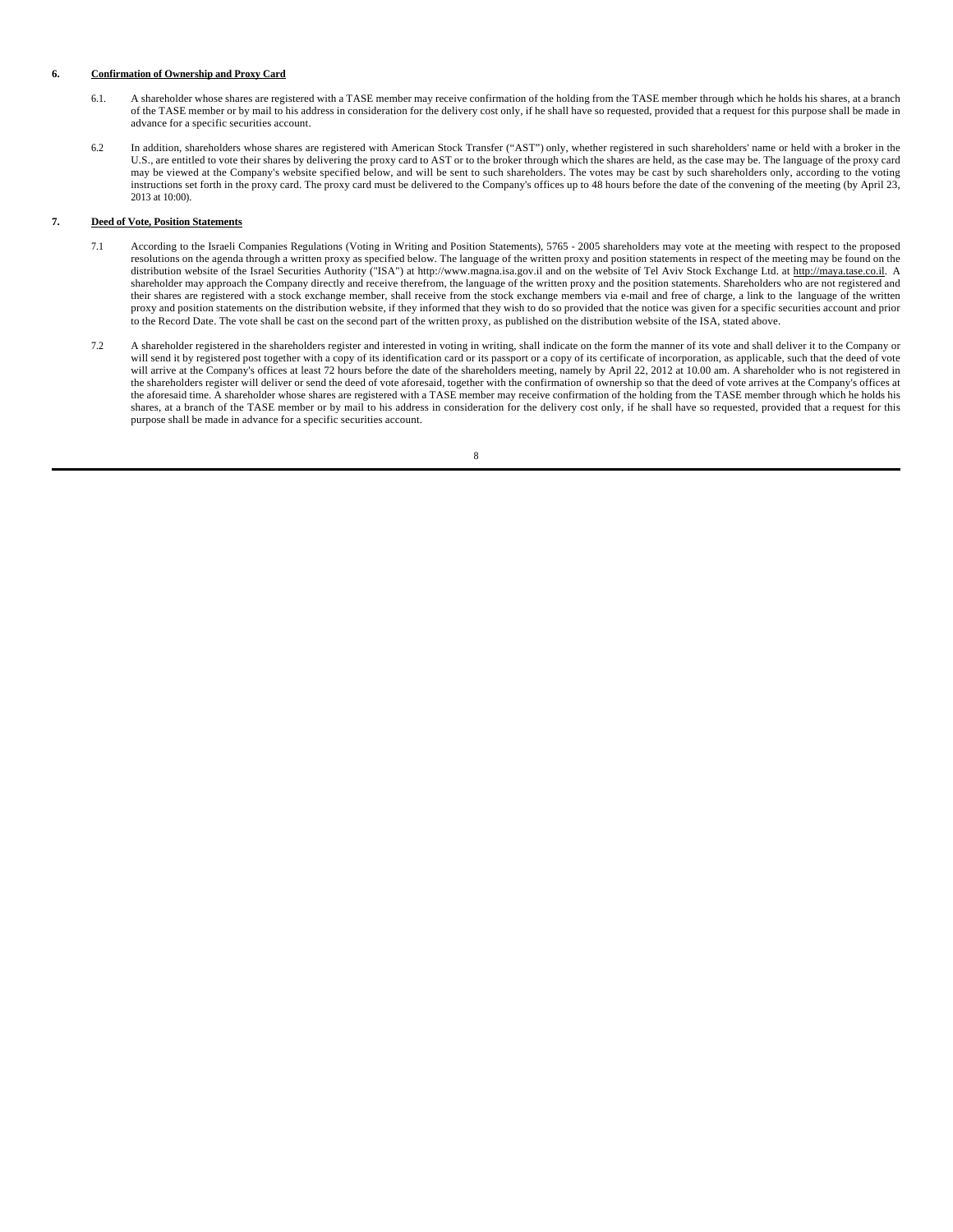- 7.3 The last date for delivery of position statements to the Company is: April 7, 2013.
- 7.4 The last date for delivery of the response of the board of directors to position statements, if and insofar as position statements of shareholders shall be submitted and the board of directors shall choose to submit its response to the said position statements, is: April 12, 2013.
- 7.5 Delivery of the deed of vote and position statements will be executed by hand or by registered mail.
- 7.6 A shareholder who participates in the vote at the meeting in connection with the resolution 1.4 on the agenda whether in person or by proxy, shall notify the Company before the vote at the meeting, or if the vote is via deed of vote – on the deed of vote by marking in Part B of the deed of vote in the place designated therefor, whether or not he is considered a "controlling person" or if has a personal interest in the approval of the appointment. If a shareholder or his proxy shall not have marked the existence or absence of a personal interest or of being a controlling person in the Company (or marked that he has a personal interest but did not detail the substance of the interest), he shall not vote at the meeting and his vote will not be counted in the vote.

#### **8. Inspection of Documents**

A copy of this report is available for inspection at the Company's offices at 3 Azrieli Center (the Triangular Tower 42nd floor) Tel Aviv, after prior telephonic coordination with the Company's secretarial office at Telephone: 972-3-6075555 on Sunday – Thursday (except for holiday eves and holidays) between 9:00 a.m. and 4:00 p.m., until the date of the convening of the meeting, as well as on the distribution website of the ISA at www.magna.isa.gov.il. and on the website of the TASE at maya.tase.co.il.

In addition, a copy of this report will be available on the Company's website at www.elron.com, and on the website of the Securities and Exchange Commission at www.sec.gov.

## **Sincerely,**

## **Elron Electronic Industries Ltd.**

## **Details of the signatories on behalf of the Company and a description of their position:**

#### **Ari Bronshtein, Chief Executive Officer**

**Yaron Elad, VP and Chief Financial Officer**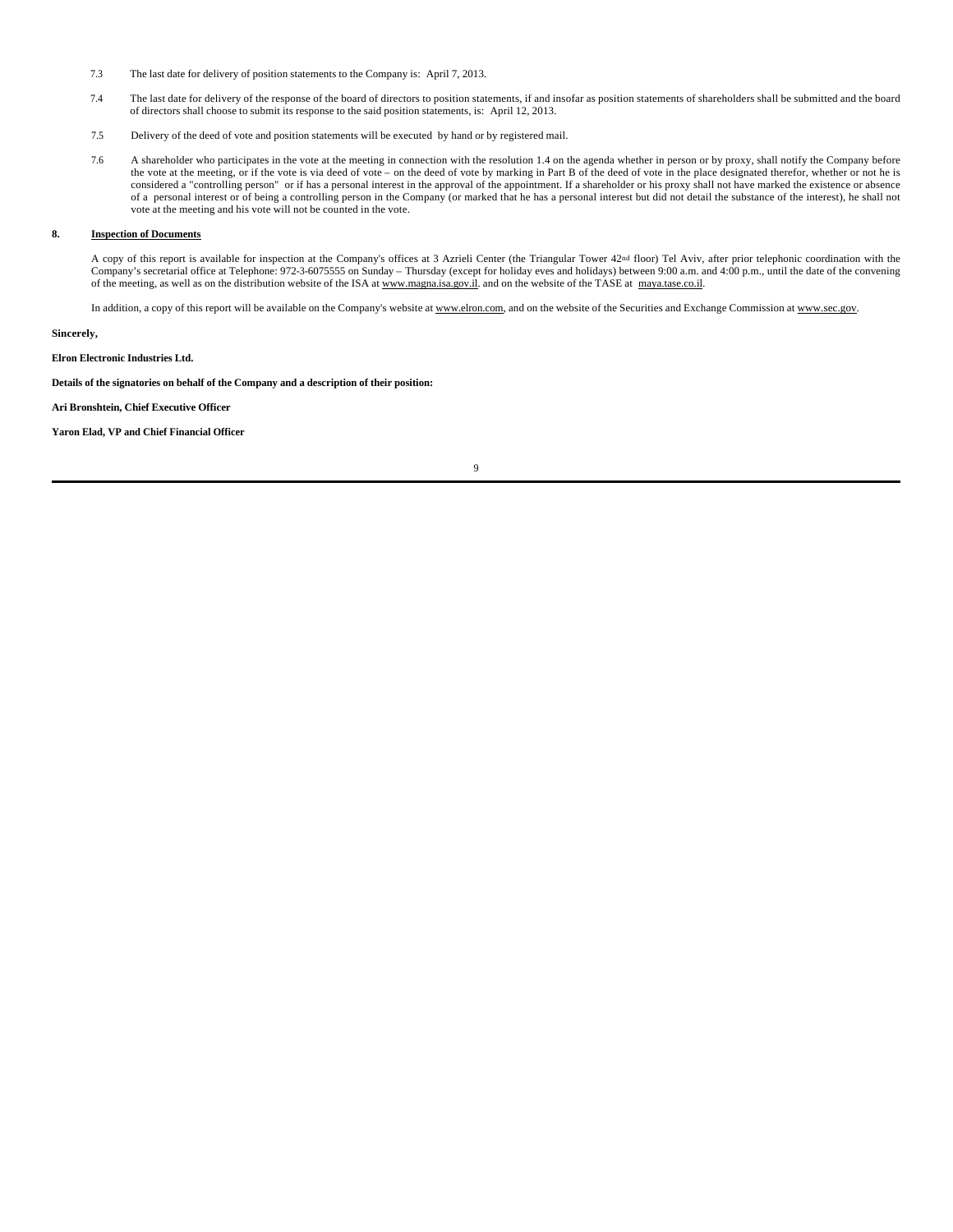#### **Appendix B**

#### **ELRON ELECTRONIC INDUSTRIES LTD. THIS PROXY SOLICITED BY THE BOARD OF DIRECTORS FOR THE ANNUAL GENERAL MEETING OF SHAREHOLDERS TO BE HELD ON APRIL 25, 2013**

The undersigned hereby constitutes and appoints ROY CARMONA, ADV the true and lawful attorney, agent and proxy of the undersigned, with full power of substitution, to vote with respect to all of the Ordinary Shares of ELRON ELECTRONIC INDUSTRIES LTD. (the "Company"), standing in the name of the undersigned at the close of business on March 27, 2013 at the Annual General Meeting of Shareholders of the Company to be held at the offices of the Company at 3 Azrieli Center, The Triangle Tower, 42<sup>nd</sup> Floor, Tel-Aviv, Israel, on April 25, 2013, at 10:00 am (Israel time), and at any and all adjournments thereof, with all power that the undersigned would possess if personally present and especially (but without limiting the general authorization and power hereby given) to vote as follows:

#### **Please mark your vote in blue or black ink as shown here**  $\boxtimes$

**1. Proposal No. 1** - **To** elect Arie Mientkavich, Avraham Asheri, Gabi Barbash, Rona Dankner, Amiram Erel, Hadar Udler, Dori Manor and Arieh Ovadia as directors of the Company until the next annual general meeting of the Company, in addition to the external directors who hold office.

**OFOR All Nominees operations in the properties in the Section of All nominees operations in the Section Sections below**)

- **O** Arie Mientkavich<br>**O** Avraham Asheri
- Q Avraham Asheri<br>Q Gabi Barbash
- Gabi Barbash
- O Rona Dankner<br>O Amiram Erel
- Amiram Erel
- **Q** Hadar Udler
- O Dori Manor
- O Arieh Ovadia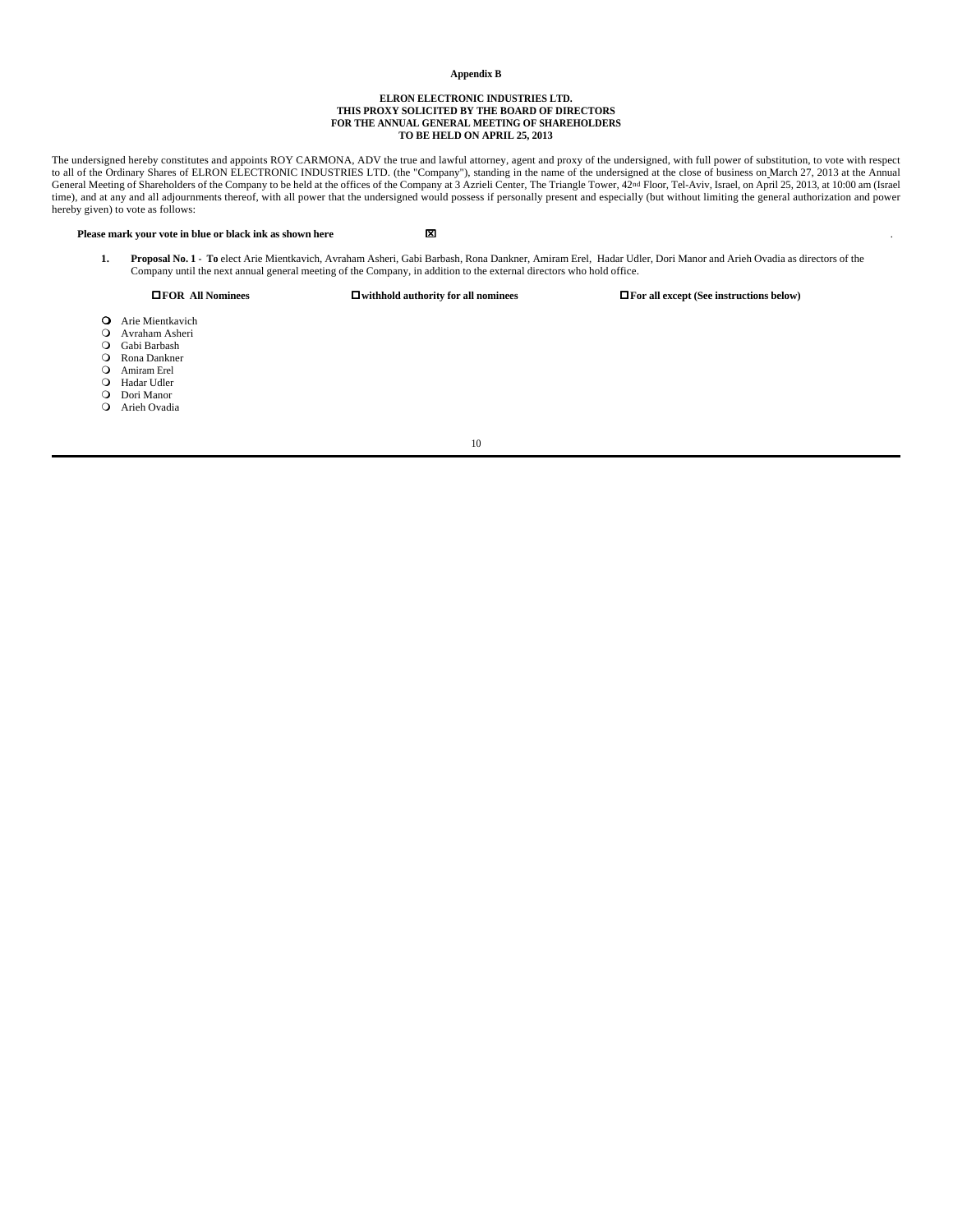2. Proposal No. 2 - To Appoint Kost, Forer, Gabbay & Kasierer as the Company's auditors for another term until the next annual general meeting of the Company and authorize the Audit Committee and the Board of Directors to determine the audit fees

## o **FOR** o **AGAINST** o **ABSTAIN**

**3. Proposal No. 3** – To approve the consulting agreement between the Company and Prof. Gabi Barbash, a director of the Company, from January 1, 2013 to December 31, 2013.

**PLEASE STATE WHETHER OR NOT YOU ARE A "CONTROLLING PERSON".**

#### o**YES** o**NO**

**PLEASE STATE WHETHER OR NOT YOU HAVE A PERSONAL INTEREST IN THE RESOLUTION DESCRIBED IN PROPOSAL NO. 3.**

#### o**YES** o**NO**

**If your response to the above question is YES, please provide details:** 

**NOTE**: Under the Companies law, 1999 you are required to indicate whether or not you are a "controlling person" and whether or not you have a personal interest in resolution no. 3 described above and if so, to provide the necessary details in connection therewith.

The term "personal interest" includes the personal interest of any of your relatives or any entity in which you or any of your relatives (i) holds 5% or more of the issued and outstanding share capital or voting rights, or (ii) has the power to appoint one or more directors or a general manager (which in Israel is the equivalent of a president in the United States), or (iii) is a director or a general manager. The term "personal interest" also includes a personal interest of an individual voting via a power of attorney given by a third party (even if the empowering shareholder has no personal interest), and the vote of an attorney-in-fact shall be considered a personal interest vote if the empowering shareholder has a personal interest, and all with no regard as to whether the attorney-in-fact has voting discretion or not.

An interest resulting merely from the holding of a company's shares shall not be deemed to be a personal interest.

**IF YOU FAIL TO INDICATE WHETHER OR NOT YOU ARE A "CONTROLLING PERSON" AND WHETHER OR NOT YOU HAVE A PERSONAL INTEREST, OR MARK THAT YOU HAVE A PERSONAL INTEREST BUT DO NOT PROVIDE THE NECESSARY DETAILS IN CONNECTION THEREWITH, YOUR SHARES WILL NOT BE VOTED AND YOUR VOTE WILL NOT BE COUNTED FOR WITH RESPECT TO THE RESOLUTION DESCRIBED IN PROPOSAL NO. 3.**